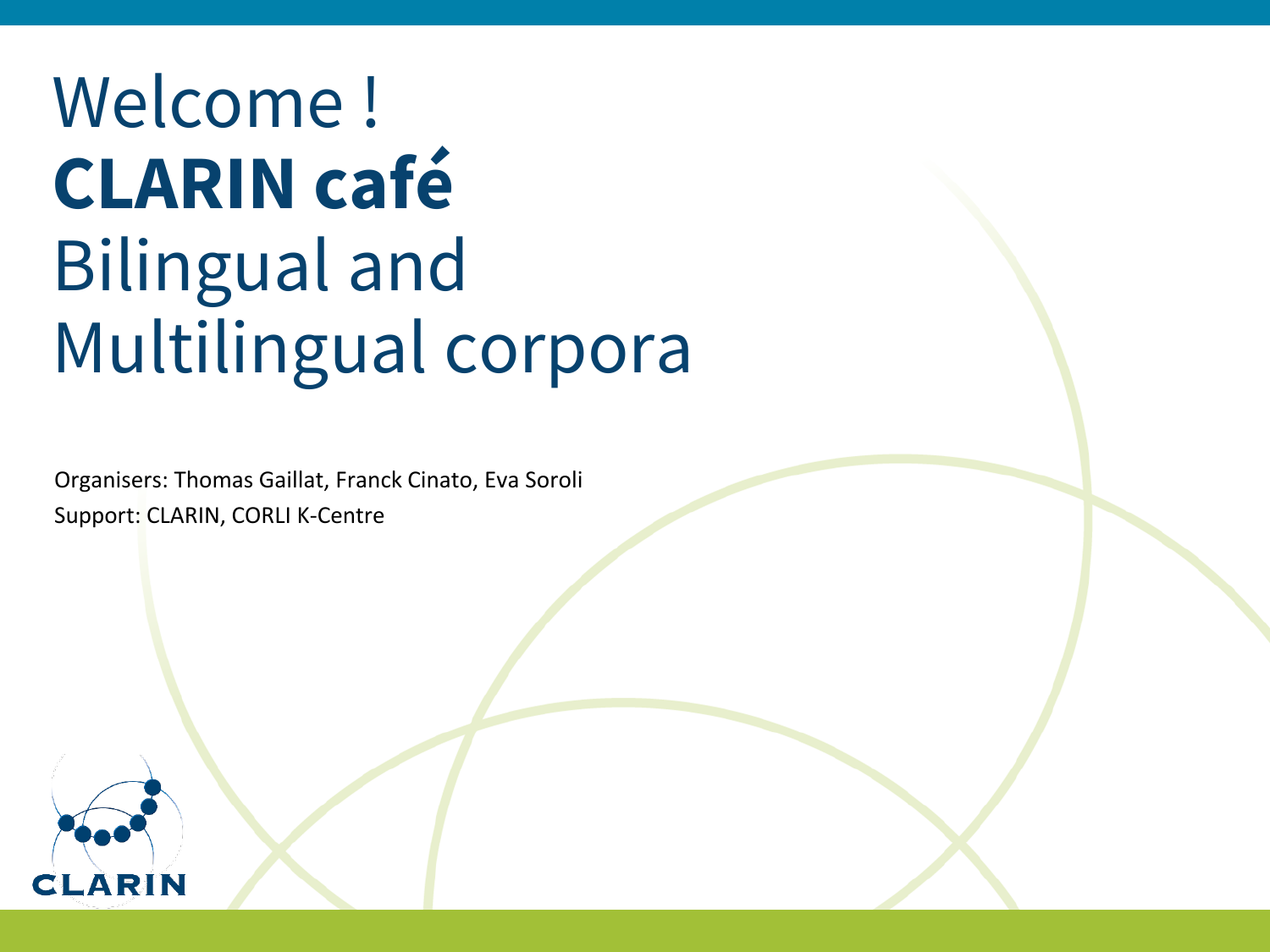# Welcome ! **CLARIN café** Bilingual and Multilingual corpora

Organisers: Thomas Gaillat, Franck Cinato, Eva Soroli Support: CLARIN, CORLI K-Centre



Eva Soroli, CLARIN Ambassador – CLARIN café on Bilingual and Multilingual corpora - 29 April 2022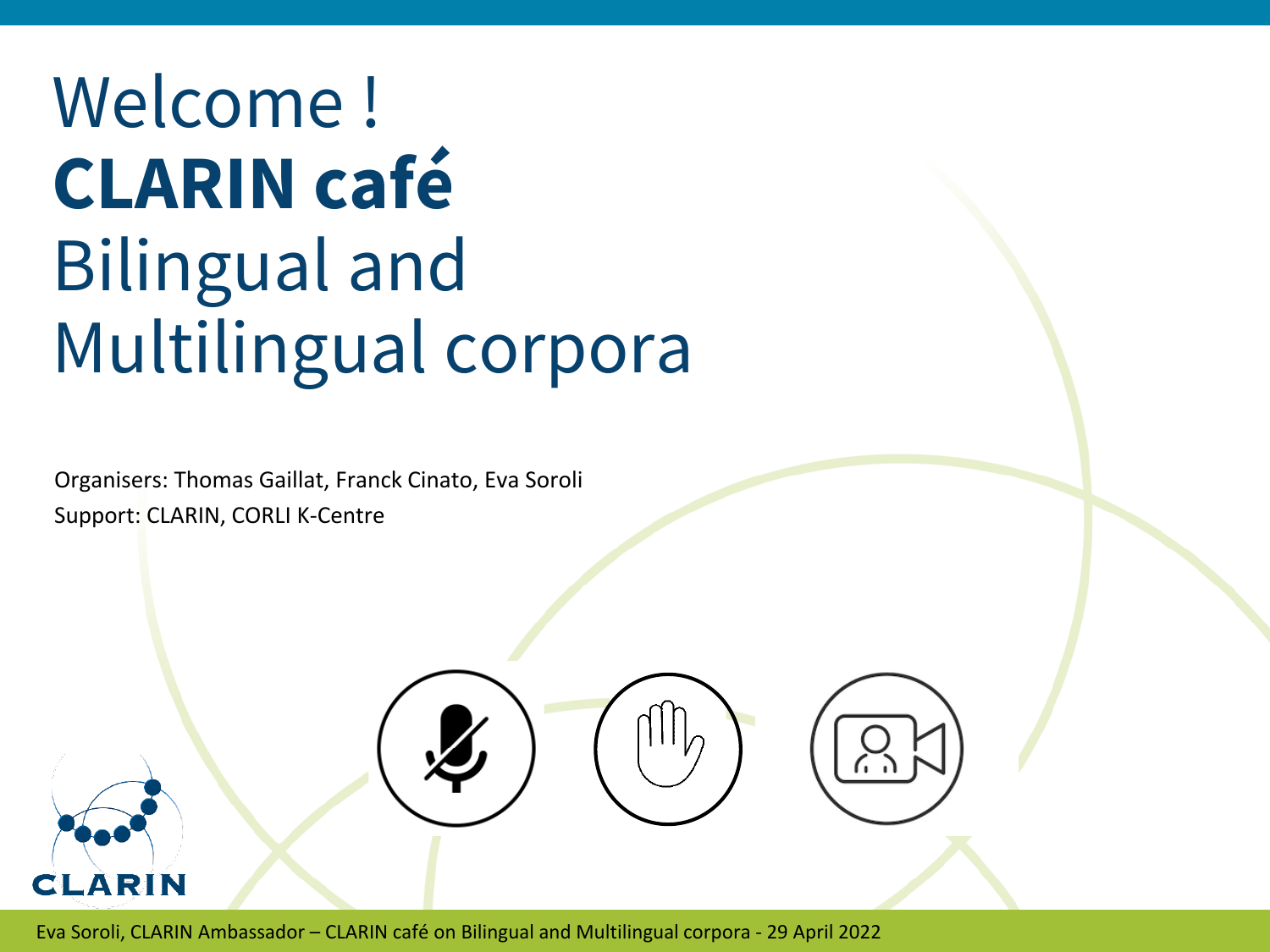#### **Programme**

**14.00-14.15**

*The European Infrastructure CLARIN and its Knowledge Centres,* [Eva SOROLI,](https://pro.univ-lille.fr/efstathia-soroli/) Univ. of Lille, France

#### **14.15-14.30**

*CORLI (Corpus, Language and Interactions): a CLARIN Knowledge-Centre,* [Christophe PARISSE](https://www.modyco.fr/fr/component/jsn/parisse.html), Univ. of Nanterre & [Céline POUDAT](http://poudat.fr/), Univ. Côte d'Azur

#### **14.30-14.50**

The multidialectal corpus of the Crescent dialects: collection, exploitation and analysis, [Maximilien GUERIN](http://maximilien.guerin.free.fr/), University of Paris & CNRS - HTL (UMR 7597), France

14.50-15.00 Questions & Discussion

#### **15.00-15.20**

*Building CIEP+, the parallel Corpus of Indo-European Prose Plus,* [Annemarie VERKERK](https://www.uni-saarland.de/lehrstuhl/verkerk.html) & [Luigi TALAMO](https://www.uni-saarland.de/lehrstuhl/verkerk/personen.html) Universität [des Saarlandes](https://www.researchgate.net/institution/Universitaet-des-Saarlandes), Germany 15.20-15.30 Questions & Discussion

#### **15.30-15.15.50**

A dynamic architecture *to structure and analyse comparable learner corpora***:** [the case of the French and English Corpus InterLangue](https://perso.univ-rennes2.fr/en/thomas.gaillat) (CIL), Thomas GAILLAT, University of Rennes, LIDILE, France 15.50-16.00 Questions & Discussion

16.00-16.15 Wrap-up Session : [Franck CINATO](https://htl.cnrs.fr/equipe/franck-cinato)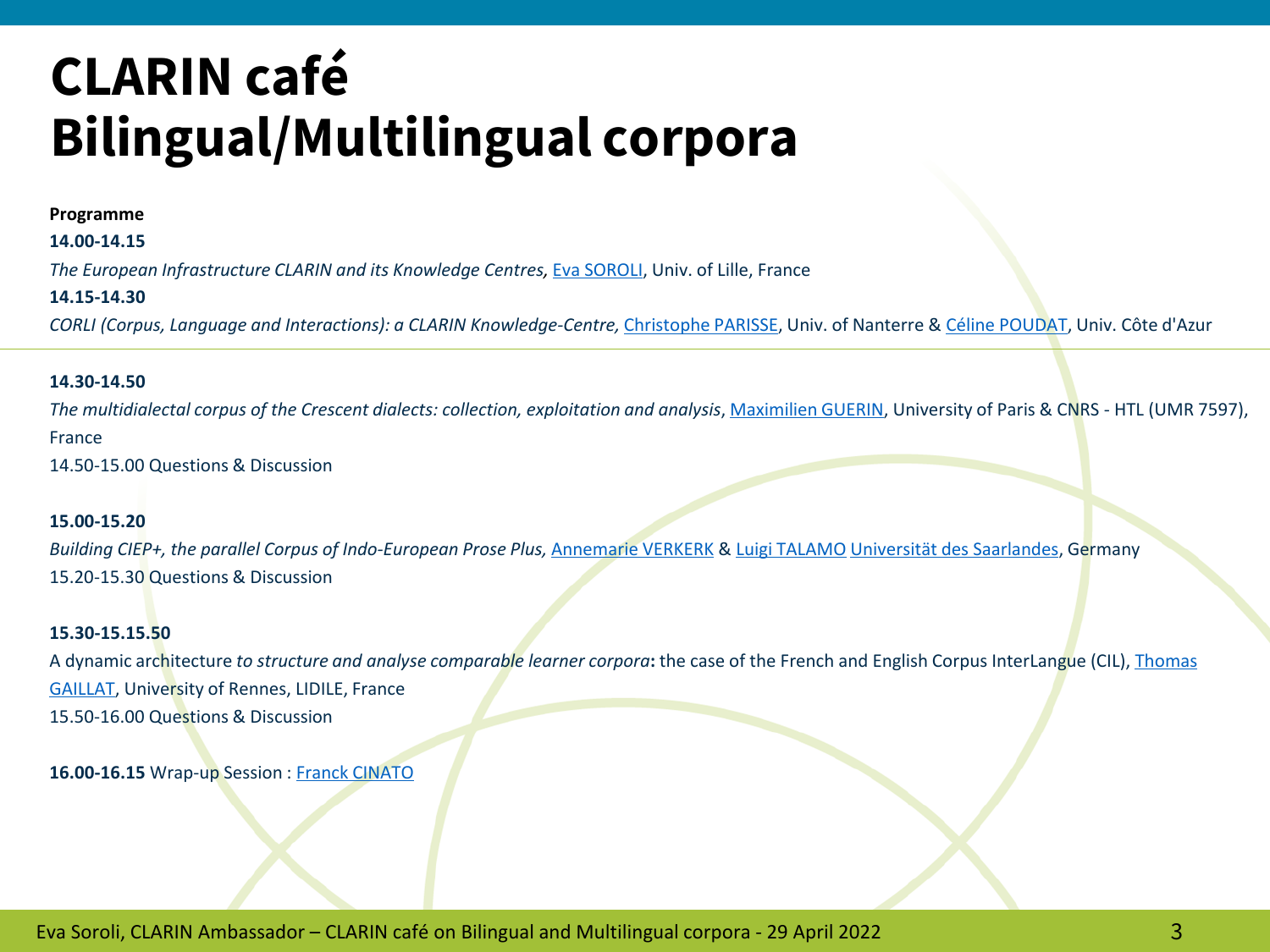### **CLARIN ERIC**

### **The European Research Infrastructure and its knowledge centres**



### **Eva SOROLI**

**CLARIN Ambassador**

University of Lille, STL CNRS, CLARIN [efstathia.soroli@univ-lille.fr](mailto:efstathia.Soroli@univ-lille.fr)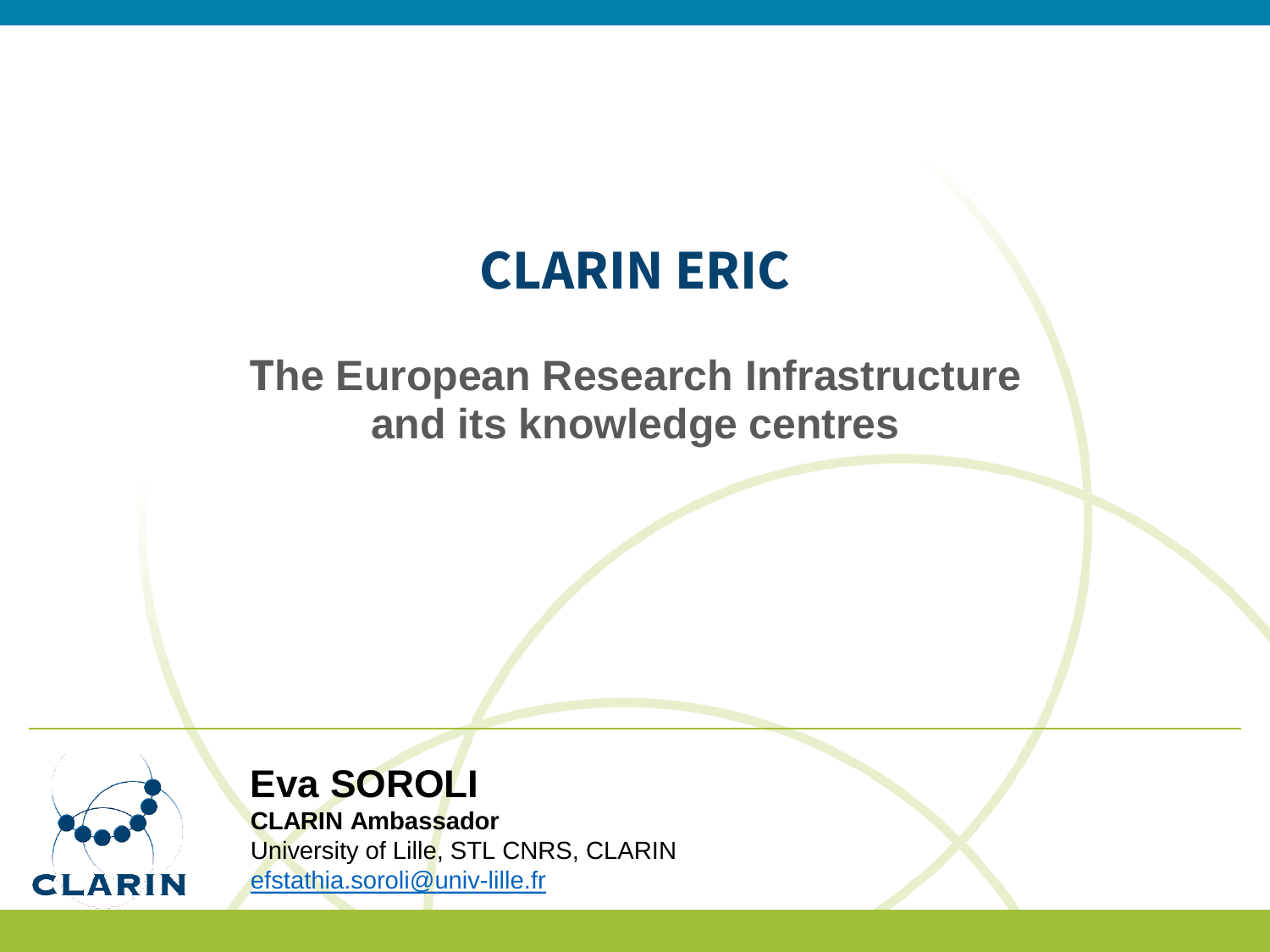### **CLARIN ...**

- CLARIN : Common Language Resources and Technology Infrastructure
- has the ESFRI **ERIC** status since 2012, Landmark since 2016
- provides easy and sustainable access for scholars in the **humanities and social sciences** and beyond to
	- **digital language data** (in written, spoken or multimodal form)
	- and **advanced tools** to discover, explore, exploit, annotate, analyse or combine them, wherever they are located
	- through a **single sign-on** environment
- serves as an ecosystem for **knowledge sharing**
- is an integral part of the European Open Science Cloud (EOSC)
	- See **[clarin.eu/eosc](http://www.clarin.eu/eosc)**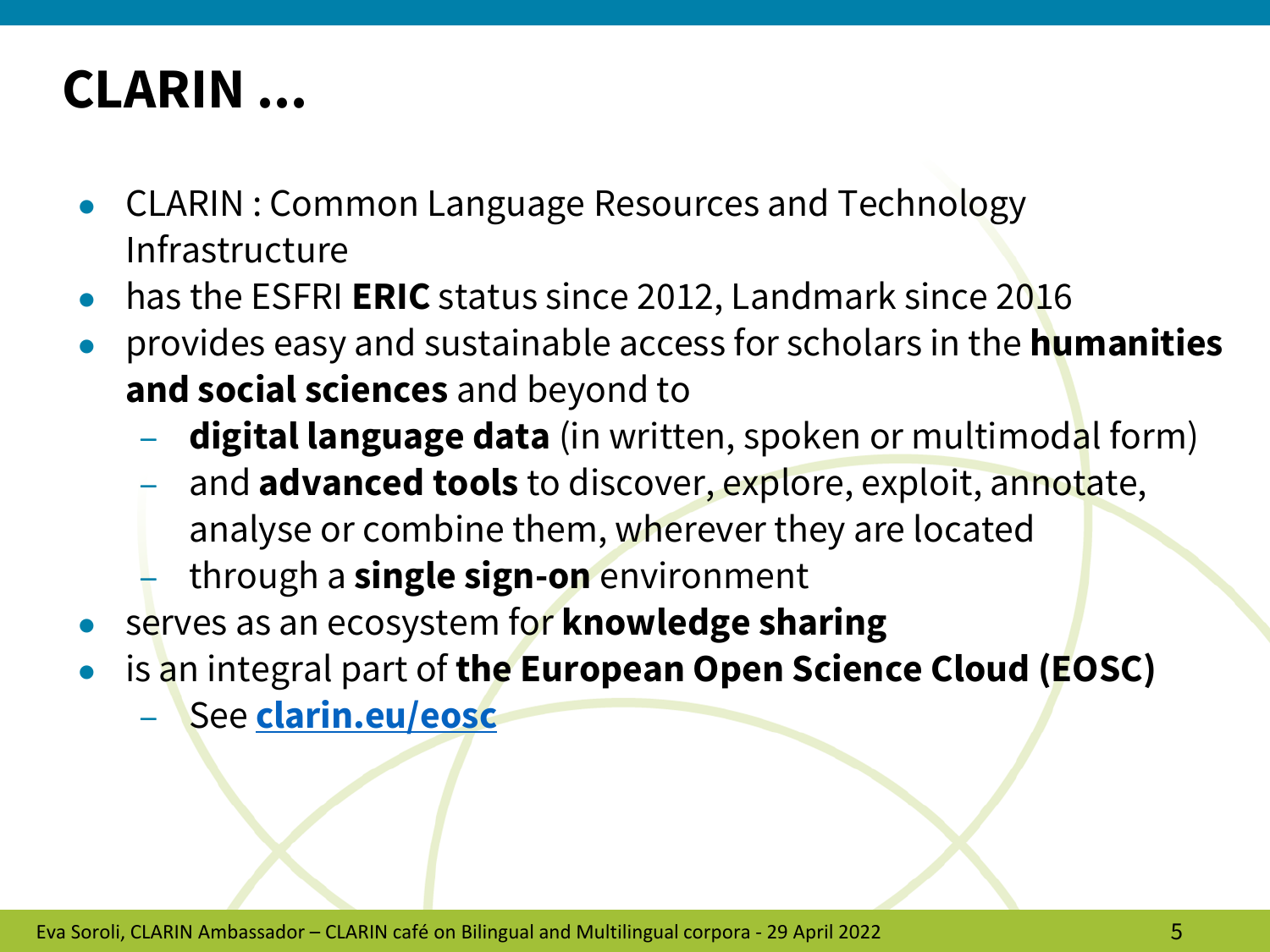### **CLARIN today**

- **70 centres**
- **22 members**: (AT, BE, BG, CY, CZ, DE, DK, EE, FI, GR, HR, HU, IS, IT, LT, LV, NL, NO, PL, PT, SE, SI)
- **2 observers:** UK, ZA
- **1 third-part partner :** USA

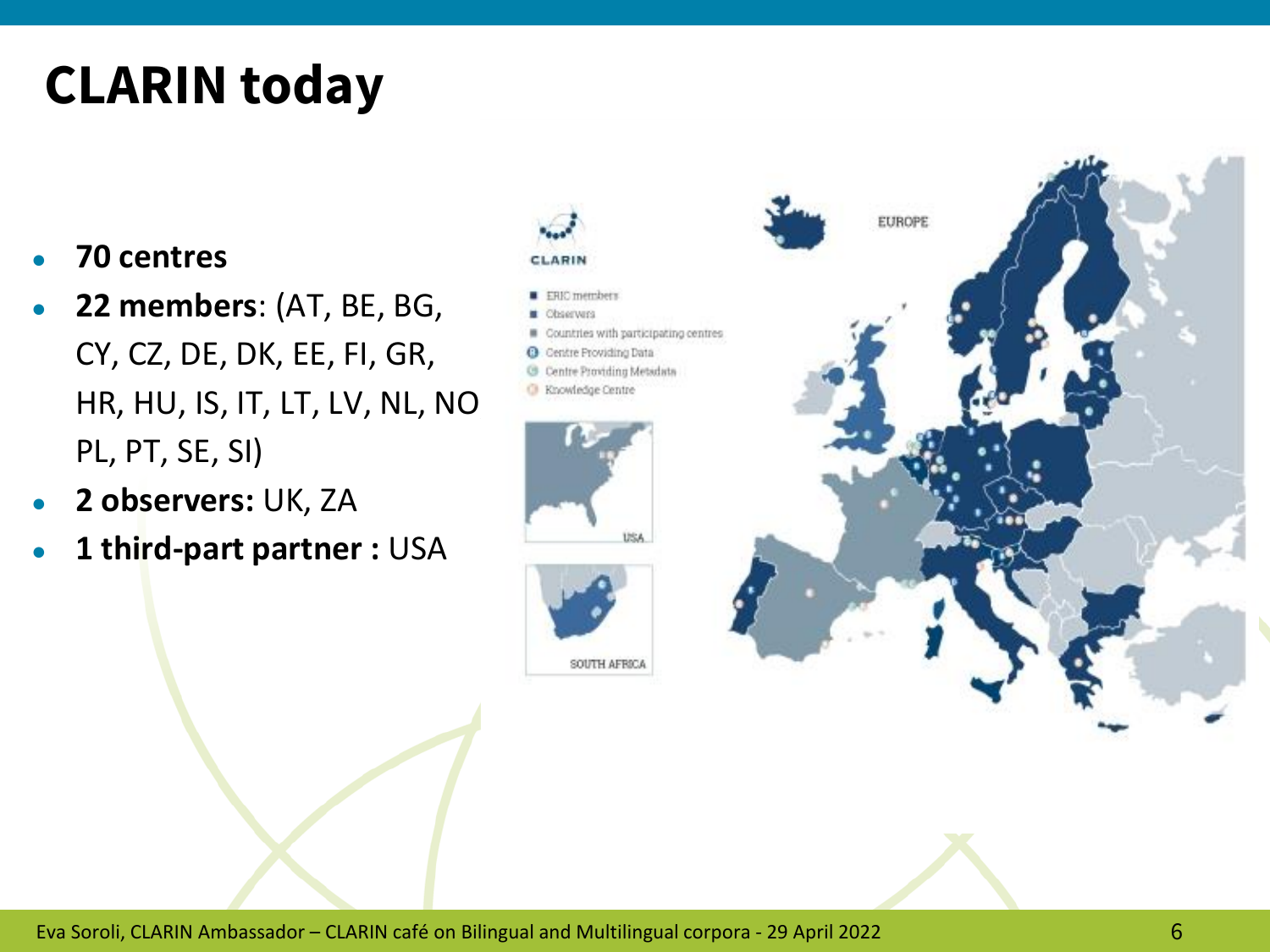### **Ready-To-Use Language Resources**

#### **Language resources :**

- speech and language data types
- in machine readable form
- tools and services for the processing of language data
- software tools for the preparation, collection, management, conversion, use/re-use of data

#### **Examples of language resources :**

- Written or spoken corpora and lexicons
- Multi-modal resources
- **Grammars**
- Terminology or domain specific databases and dictionaries
- **Ontologies**
- Multimedia databases
- Corpus management and exploration systems,
- OCR systems,
- Pipelines,
- Speech processing systems,
- Machine translation systems,
- Environments for annotation and evaluation etc.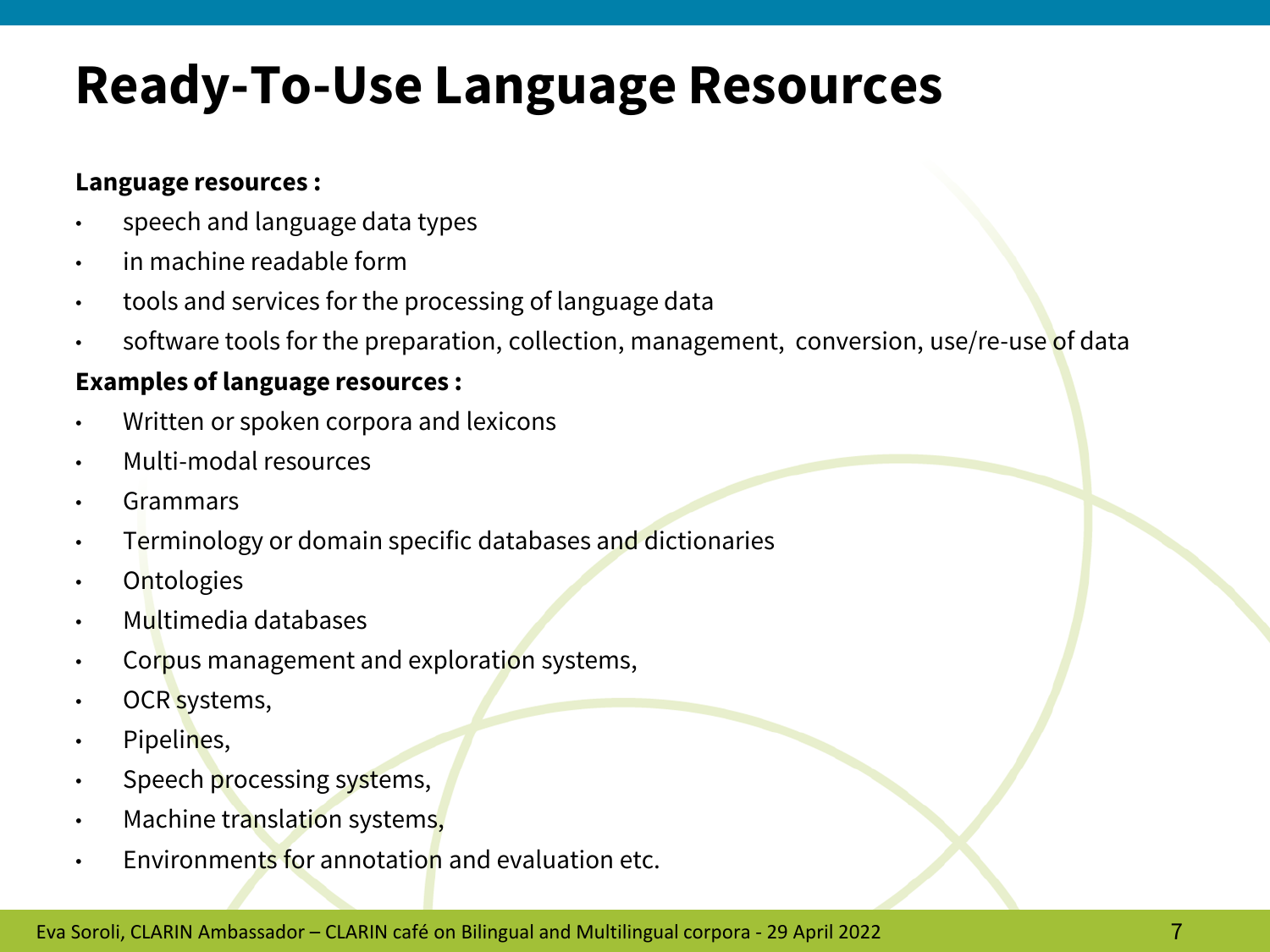## **CLARIN in Communities of Use**

- Digital Humanities
- Linguistics and Philology
- Translation and Lexicography
- Literary Studies
- History
- Political and Social Sciences
- Media Studies
- Culture, Folklore, Anthropology
- Speech therapy
- Teachers

• ….

- Industry and Professionals
- General Public

Eva Soroli, CLARIN Ambassador – CLARIN café on Bilingual and Multilingual corpora - 29 April 2022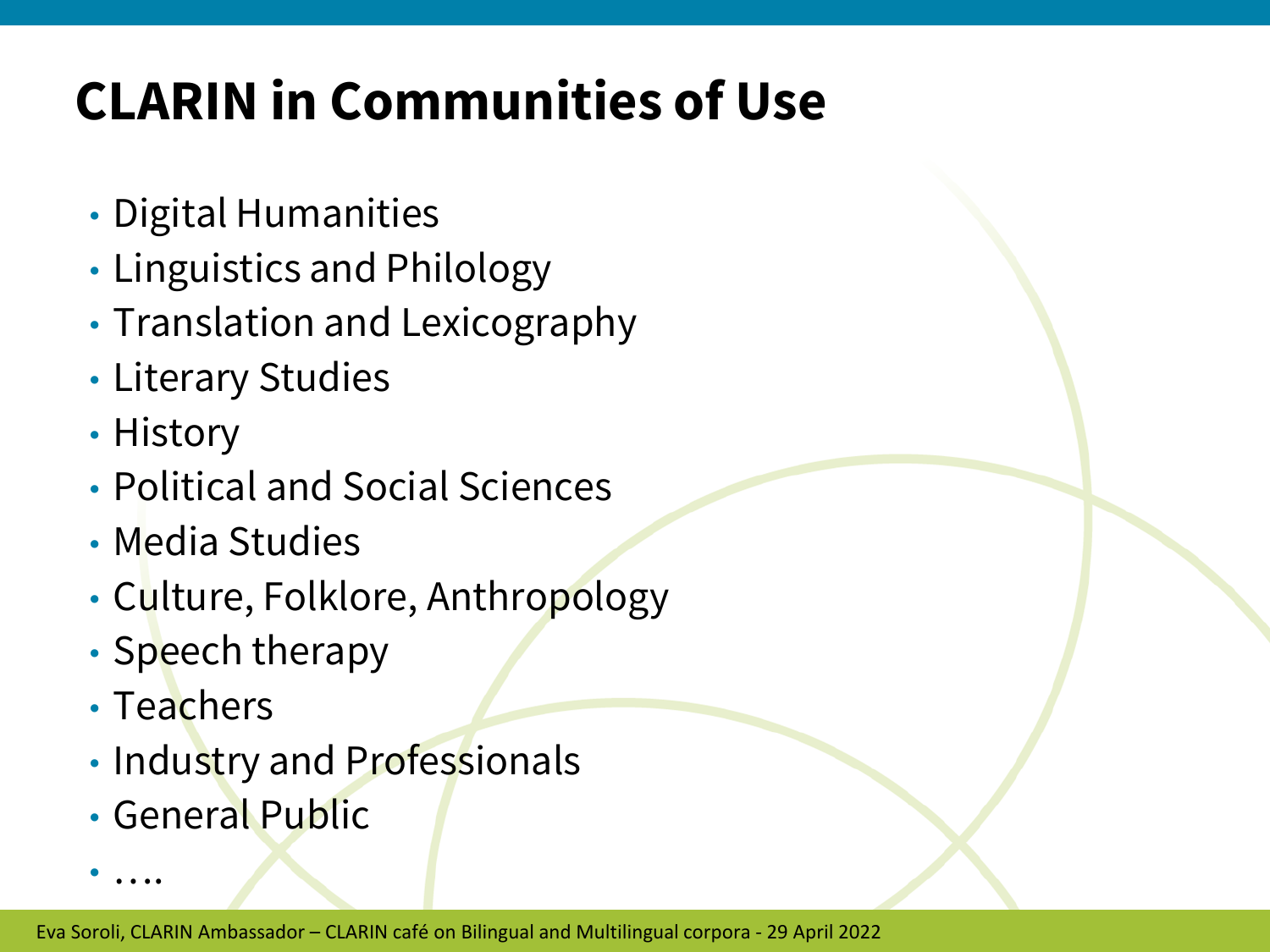### **CLARIN Resource Families - CRFs**

#### **Corpora**

- Computer-mediated communication corpora
- Corpora of academic texts
- Historical corpora
- L2 learner corpora
- Literary corpora
- Manually annotated corpora
- Multimodal corpora
- Newspaper corpora
- Parallel corpora
- Parliamentary corpora
- Reference corpora
- Spoken corpora
- Sign languages (coming soon)

#### **Lexical Resources**

- $\bullet$  Lexica
- Dictionaries
- Conceptual Resources
- Glossaries
- Wordlists

#### **Tools**

- Normalization
- Named entity recognition
- Part-of-speech tagging and lemmatization
- Tools for sentiment analysis

See also more information about the CLARIN Resource Families initiative here: <https://www.clarin.eu/resource-families>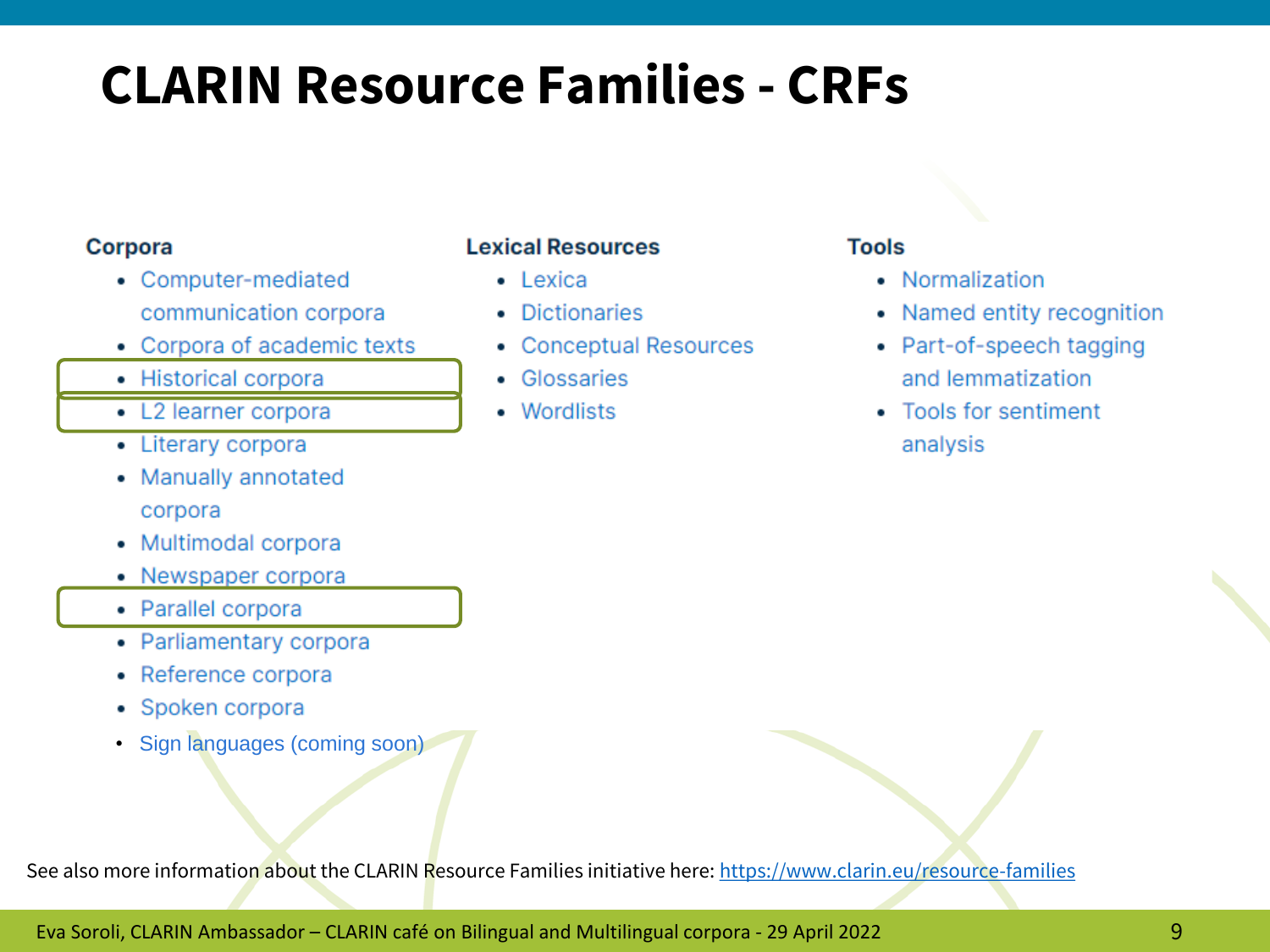### **The Technical Infrastructure**



Eva Soroli, CLARIN Ambassador – CLARIN café on Bilingual and Multilingual corpora - 29 April 2022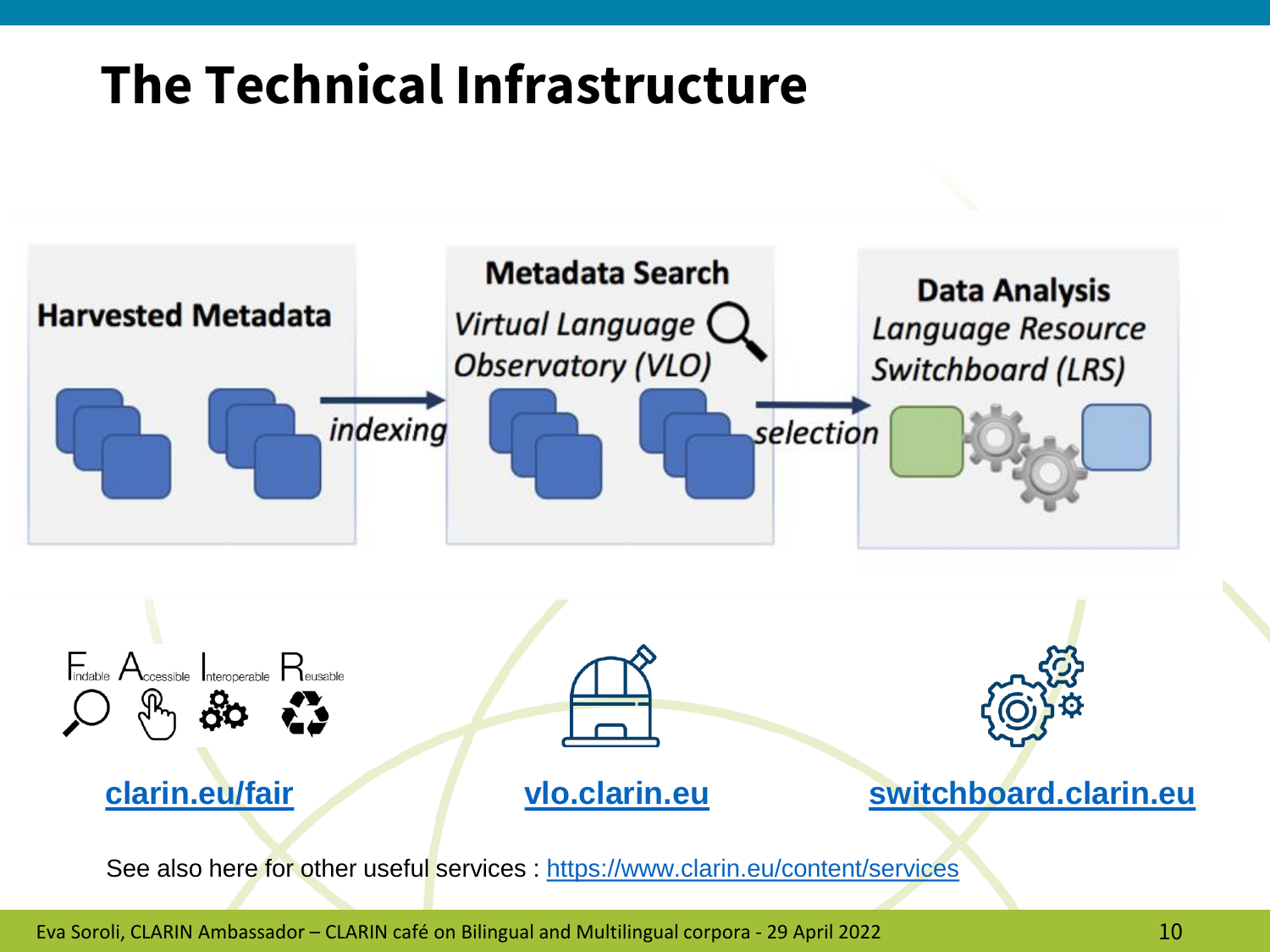### **The Knowledge Infrastructure**

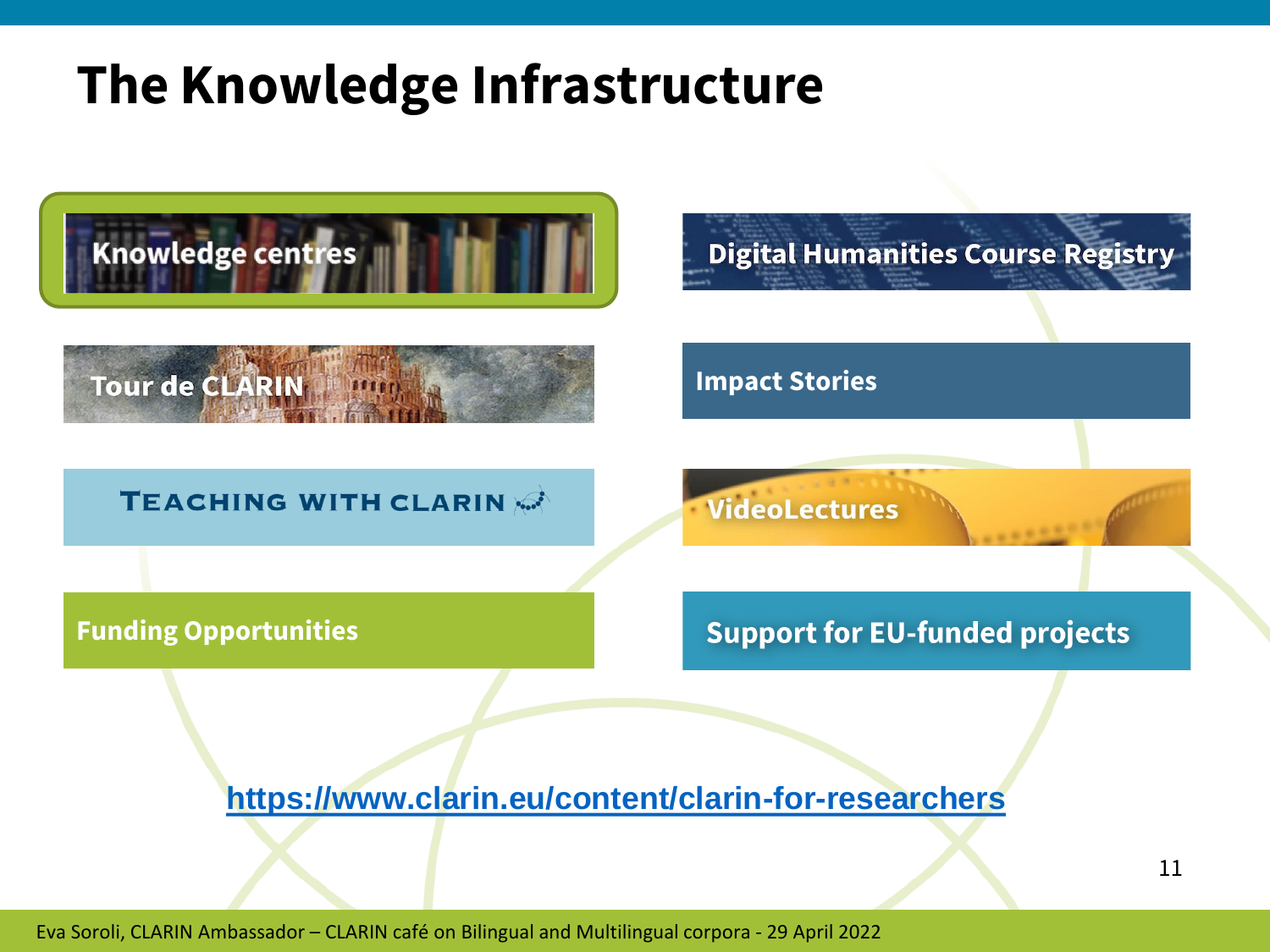### **A distributed network of knowledge**



- **B-centres** (Service Providing Centres) : often a university or an academic institute, offer the scientific community access to resources, services and knowledge on a sustainable basis.
- **C-Centres** (Metadata Providing Centres): Their metadata are integrated with CLARIN, but they need not offer any further services.

• **K-Centres** (Knowledge Centres): Centres sharing their knowledge and expertise on one or more aspects of the domain covered by CLARIN.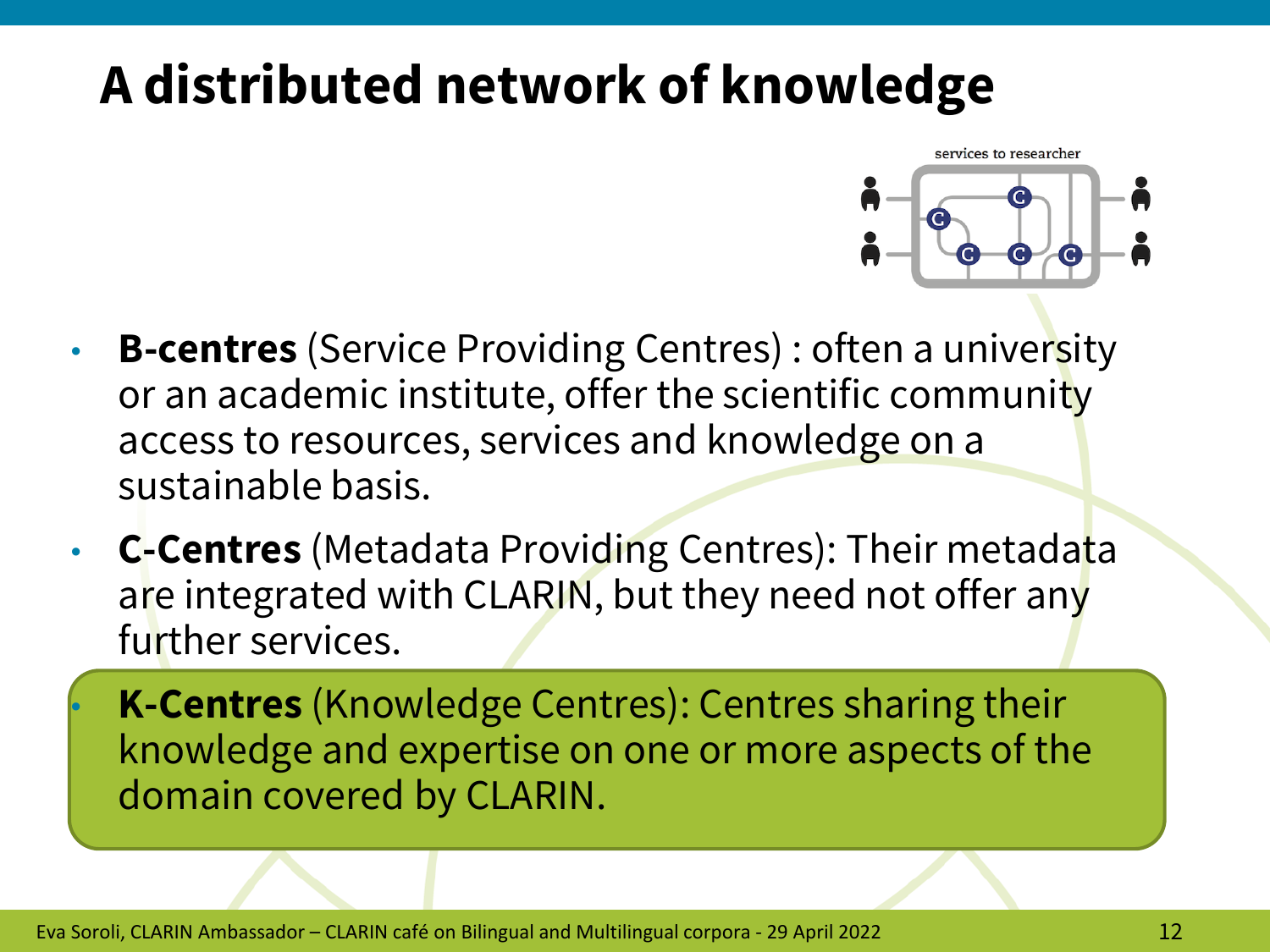### **K-Centres**

- [Individual languages](https://vonweber.nl/cgi/kcentres_list.cgi?lang) (e.g. Danish, Czech, Portuguese), language families (e.g. South Slavic) or groups of languages (e.g. morphologically rich languages, the languages of Sweden)
- [Written text and modalities other than written text](https://vonweber.nl/cgi/kcentres_list.cgi?mod) (e.g. spoken language, sign language)
- [Linguistic topics](https://vonweber.nl/cgi/kcentres_list.cgi?ling) (e.g. language diversity, language learning, diachronic studies)
- [Language processing topics](https://vonweber.nl/cgi/kcentres_list.cgi?proc) (e.g. speech analysis, building treebanks, machine translation)
- [Data types other than corpora](https://vonweber.nl/cgi/kcentres_list.cgi?data) (e.g. lexical data, word nets, terminology banks)
- [Using or processing families of language data](https://vonweber.nl/cgi/kcentres_list.cgi?fams) that will exist for most languages (e.g. newspapers, parliamentary records, oral history)
- [Generic methods and issues](https://vonweber.nl/cgi/kcentres_list.cgi?gener) (e.g. data management, ethics, IPR, OCR)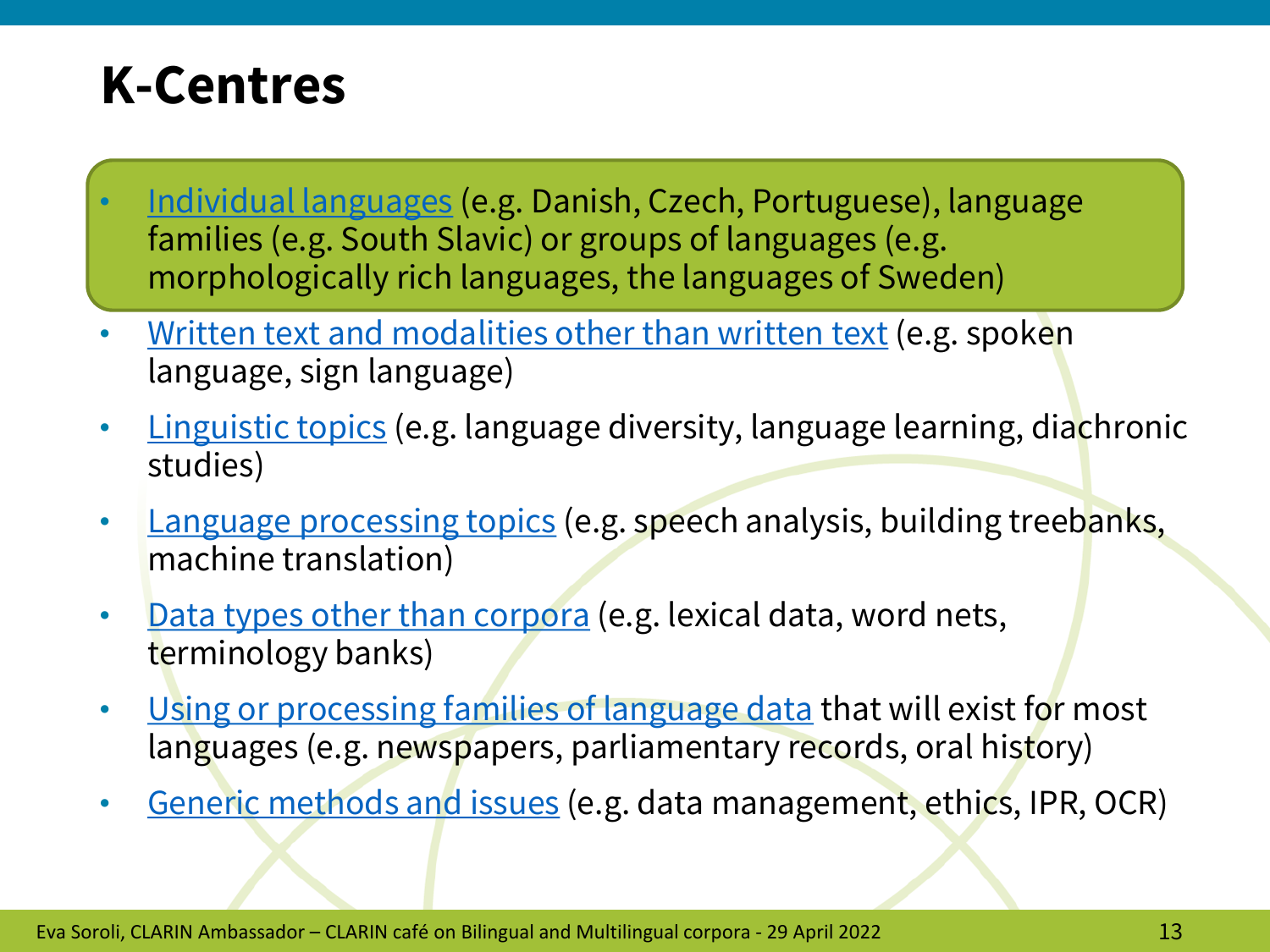## **Getting involved in CLARIN**

Thank you for sharing



- Deposit your data in a **CLARIN** data centre
- Contact a specialized **K-Centre**
- Contact your [National Coordinator,](https://www.clarin.eu/governance/national-coordinators-forum) your [national UI representative,](https://www.clarin.eu/governance/user-involvement-committee) [CLARIN ambassadors](https://www.clarin.eu/content/clarin-ambassadors-programme)
- Read the [Tour de CLARIN](https://www.clarin.eu/Tour-de-CLARIN) to find out about national activities
- Join our [NewsFlash](https://www.clarin.eu/content/newsflash) and our [mailinglists](https://www.clarin.eu/content/mailing-lists)
- Check out our <u>events</u>, <u>funding opportunities</u> and [calls](https://www.clarin.eu/content/seed-grants-support-horizon-europe-proposal-preparation)
- Check our **#clarincafe**
- Follow us on Twitter @CLARINERIC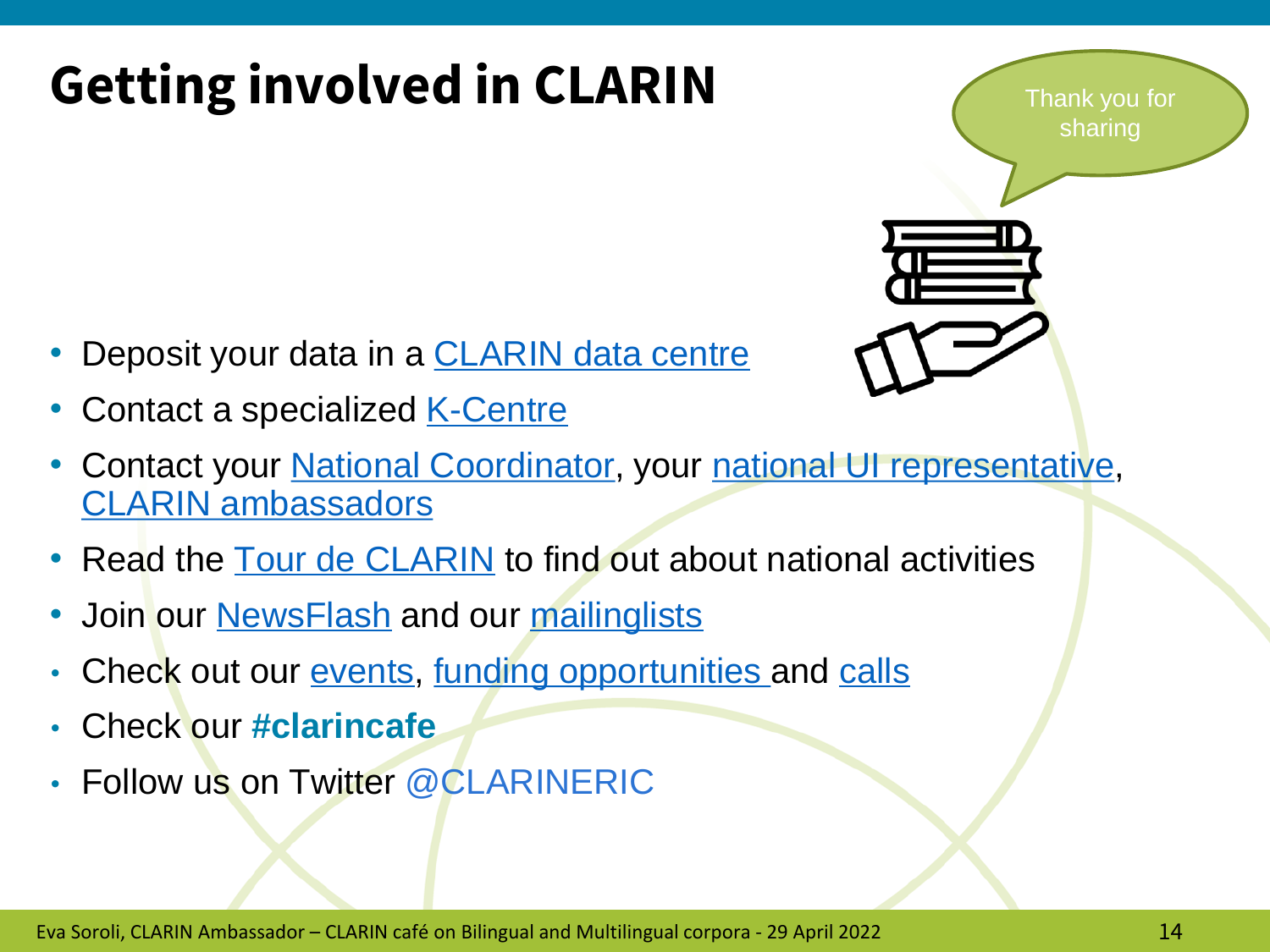#### **Programme**

**14.00-14.15**

*The European Infrastructure CLARIN and its Knowledge Centres,* [Eva SOROLI,](https://pro.univ-lille.fr/efstathia-soroli/) Univ. of Lille, France

#### **14.15-14.30**

*CORLI (Corpus, Language and Interactions): a CLARIN Knowledge-Centre,* [Christophe PARISSE](https://www.modyco.fr/fr/component/jsn/parisse.html), Univ. of Nanterre & [Céline POUDAT](http://poudat.fr/), Univ. Côte d'Azur

#### **14.30-14.50**

The multidialectal corpus of the Crescent dialects: collection, exploitation and analysis, [Maximilien GUERIN](http://maximilien.guerin.free.fr/), University of Paris & CNRS - HTL (UMR 7597), France

14.50-15.00 Questions & Discussion

#### **15.00-15.20**

*Building CIEP+, the parallel Corpus of Indo-European Prose Plus,* [Annemarie VERKERK](https://www.uni-saarland.de/lehrstuhl/verkerk.html) & [Luigi TALAMO](https://www.uni-saarland.de/lehrstuhl/verkerk/personen.html) Universität [des Saarlandes](https://www.researchgate.net/institution/Universitaet-des-Saarlandes), Germany 15.20-15.30 Questions & Discussion

#### **15.30-15.15.50**

A dynamic architecture *to structure and analyse comparable learner corpora***:** [the case of the French and English Corpus InterLangue](https://perso.univ-rennes2.fr/en/thomas.gaillat) (CIL), Thomas GAILLAT, University of Rennes, LIDILE, France 15.50-16.00 Questions & Discussion

**16.00-16.15** Wrap-up Session : [Franck CINATO](https://htl.cnrs.fr/equipe/franck-cinato)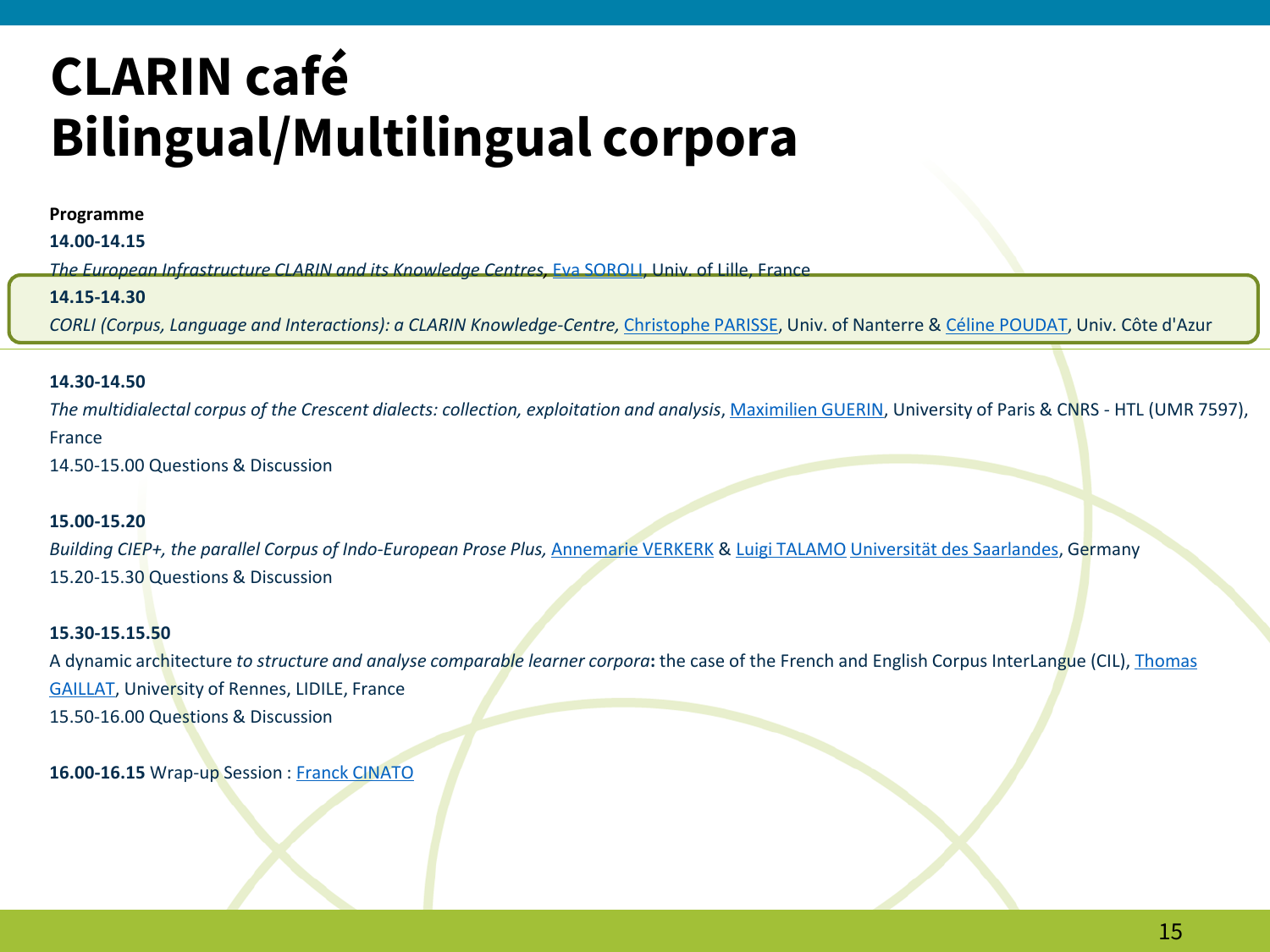#### **Programme**

#### **14.00-14.15**

*The European Infrastructure CLARIN and its Knowledge Centres,* [Eva SOROLI,](https://pro.univ-lille.fr/efstathia-soroli/) Univ. of Lille, France

#### **14.15-14.30**

*CORLI (Corpus, Language and Interactions): a CLARIN Knowledge-Centre,* [Christophe PARISSE](https://www.modyco.fr/fr/component/jsn/parisse.html), Univ. of Nanterre & [Céline POUDAT](http://poudat.fr/), Univ. Côte d'Azur

#### **14.30-14.50**

*The multidialectal corpus of the Crescent dialects: collection, exploitation and analysis*, [Maximilien GUERIN](http://maximilien.guerin.free.fr/), University of Paris & CNRS - HTL (UMR 7597), France

14.50-15.00 Questions & Discussion

#### **15.00-15.20**

*Building CIEP+, the parallel Corpus of Indo-European Prose Plus,* [Annemarie VERKERK](https://www.uni-saarland.de/lehrstuhl/verkerk.html) & [Luigi TALAMO](https://www.uni-saarland.de/lehrstuhl/verkerk/personen.html) Universität [des Saarlandes](https://www.researchgate.net/institution/Universitaet-des-Saarlandes), Germany 15.20-15.30 Questions & Discussion

#### **15.30-15.15.50**

A dynamic architecture *to structure and analyse comparable learner corpora***:** [the case of the French and English Corpus InterLangue](https://perso.univ-rennes2.fr/en/thomas.gaillat) (CIL), Thomas GAILLAT, University of Rennes, LIDILE, France 15.50-16.00 Questions & Discussion

**16.00-16.15** Wrap-up Session : [Franck CINATO](https://htl.cnrs.fr/equipe/franck-cinato)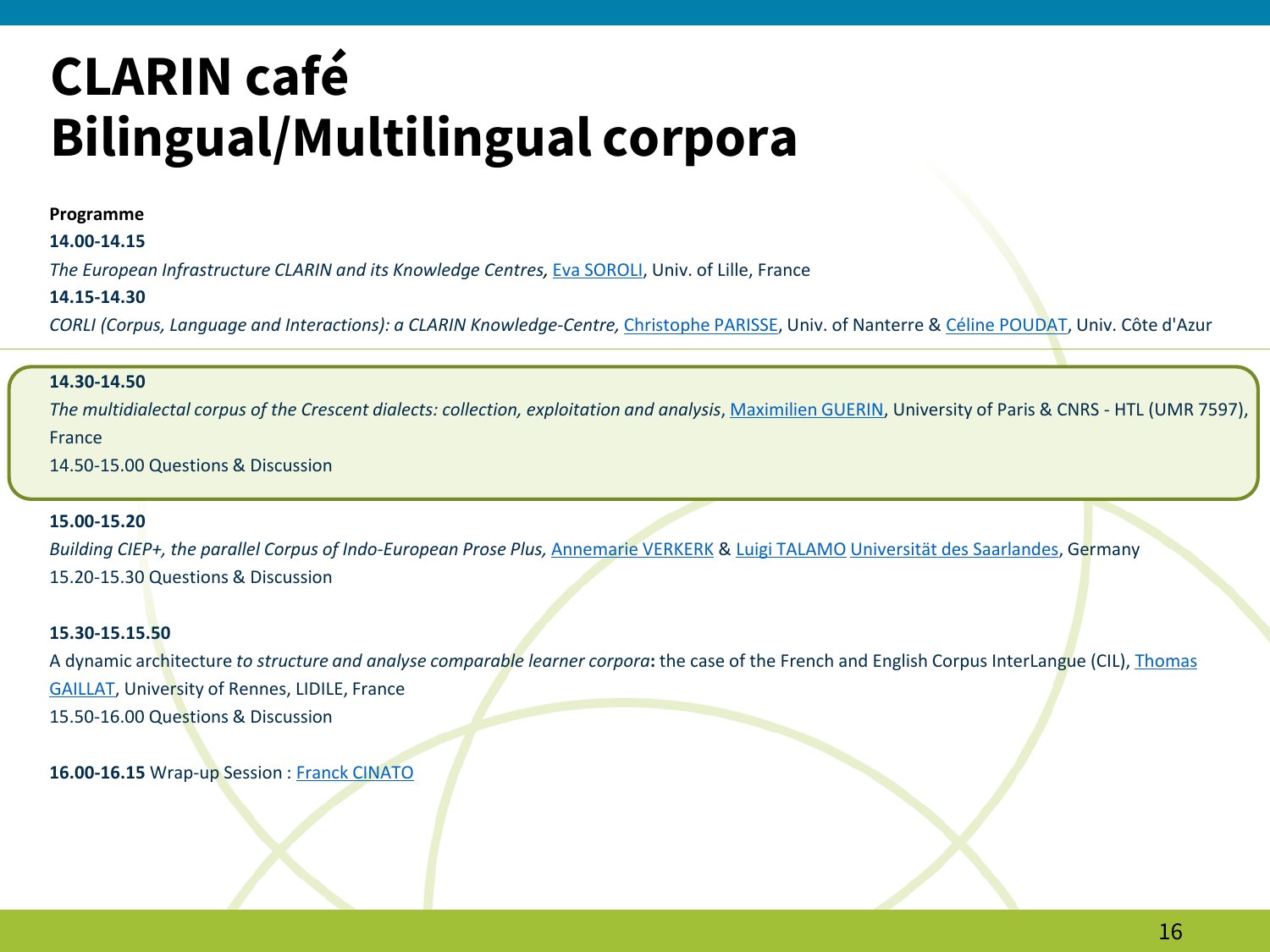#### **Programme**

#### **14.00-14.15**

*The European Infrastructure CLARIN and its Knowledge Centres,* [Eva SOROLI,](https://pro.univ-lille.fr/efstathia-soroli/) Univ. of Lille, France

#### **14.15-14.30**

*CORLI (Corpus, Language and Interactions): a CLARIN Knowledge-Centre,* [Christophe PARISSE](https://www.modyco.fr/fr/component/jsn/parisse.html), Univ. of Nanterre & [Céline POUDAT](http://poudat.fr/), Univ. Côte d'Azur

#### **14.30-14.50**

*The multidialectal corpus of the Crescent dialects: collection, exploitation and analysis*, [Maximilien GUERIN](http://maximilien.guerin.free.fr/), University of Paris & CNRS - HTL (UMR 7597), France

14.50-15.00 Questions & Discussion

#### **15.00-15.20**

*Building CIEP+, the parallel Corpus of Indo-European Prose Plus,* [Annemarie VERKERK](https://www.uni-saarland.de/lehrstuhl/verkerk.html) & [Luigi TALAMO](https://www.uni-saarland.de/lehrstuhl/verkerk/personen.html) Universität [des Saarlandes](https://www.researchgate.net/institution/Universitaet-des-Saarlandes), Germany 15.20-15.30 Questions & Discussion

#### **15.30-15.15.50**

A dynamic architecture *to structure and analyse comparable learner corpora***:** [the case of the French and English Corpus InterLangue](https://perso.univ-rennes2.fr/en/thomas.gaillat) (CIL), Thomas GAILLAT, University of Rennes, LIDILE, France 15.50-16.00 Questions & Discussion

**16.00-16.15** Wrap-up Session : [Franck CINATO](https://htl.cnrs.fr/equipe/franck-cinato)